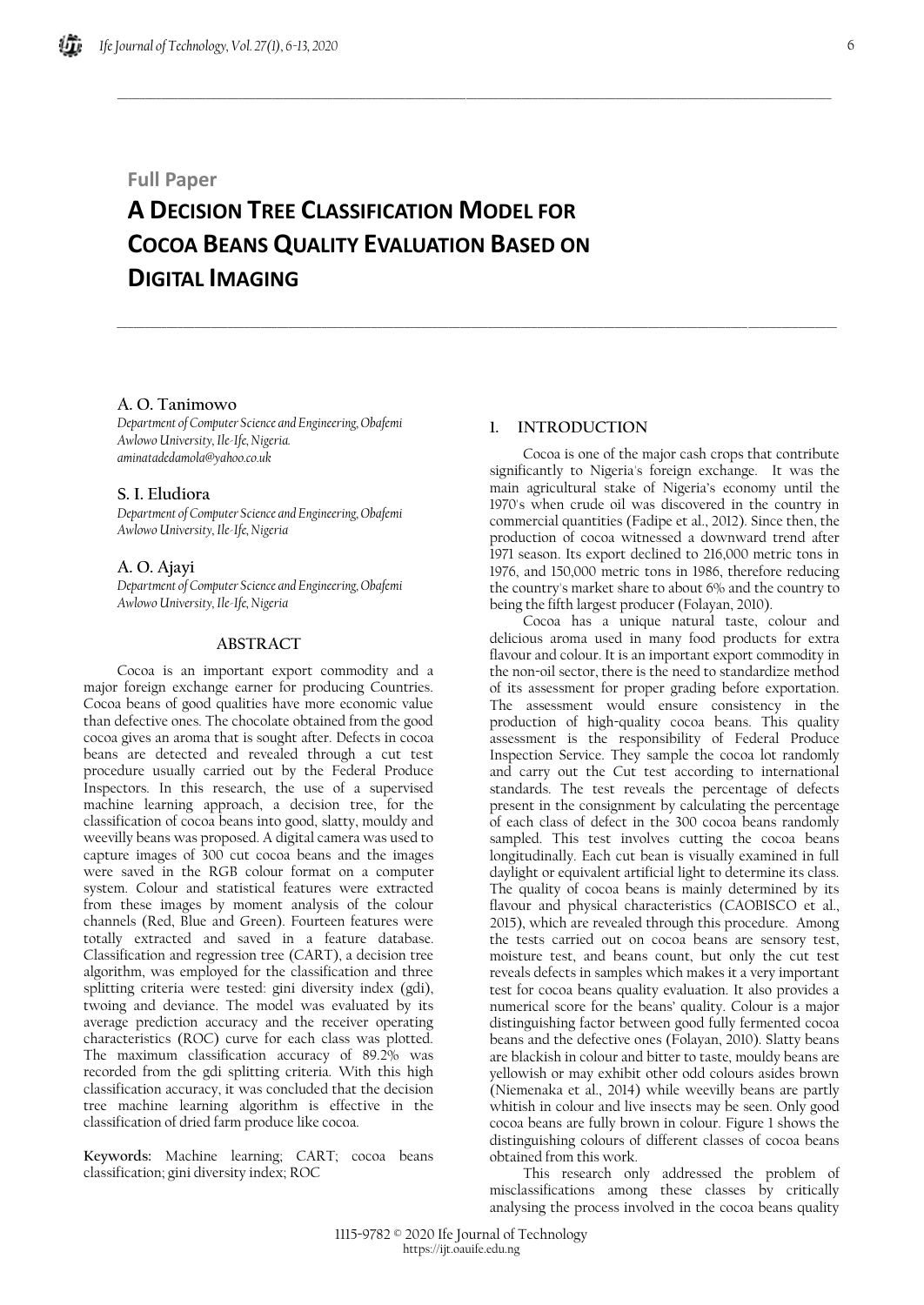

*Figure 1. Cocoa Beans Internal Colours*

evaluation. A decision tree algorithm was used to achieve the classification. There were two main steps strictly followed in building the tree: recursive partitioning of the feature (independent) variables, and pruning using the validation data. The accuracy of the algorithm is subject to the illumination conditions where the test is carried out. The objectives of this work were to analyse the process involved in cocoa beans quality evaluation; obtain images of cocoa beans and extract features therein; develop a model for the classification and evaluate the model.

## **2. RELATEDWORKS**

Although, an appreciable amount of work has been done in the area of fruit and produce classification, grading and quality assessment, research focus has not been on automatic classification of cocoa beans to identify defects using the cut test procedure. The design requirements for developing sorting or grading systems vary from fruit to fruit. Most of the research works focus on building dedicated systems that can sort a particular fruit or product type (Ohali, 2011). For instance, apple grading and sorting (Mizushima and Lu, 2013; Li and Zhu, 2011), Beans classification (Kilic et al.,2007), classification of corn tortillas (Mery et al., 2010), date grading system (Ohali, 2011), cocoa beans quality assessment (Olunloyo et al., 2011; Soto et al., 2015) and many others, each work on a particular kind of fruit or produce. Also, extensive research has reported the success and ground-breaking achievements of decision tree algorithms in fruit and produce classification and recognition. Unay et al. (2006) applied the decision tree method in apple stem and calyx recognition. Mercol et al. (2008) also used decision trees in the automatic classification of orange. Ground water quality classification by the decision tree method in Ardebil region of Iran was carried out by Saghebian et al. (2014), while Ahmed et al. (2015) published system availability enhancement using a computational intelligence-based decision tree predictive model.

Recently, Soto et al. (2015) proposed the use of hyper-spectral imaging in the analysis of cocoa beans. Thirty samples were examined. The images were acquired by a hyperspectral camera and segmentation by Principal Component Analysis (PCA). The internal colour and crack were extracted, and Fuzzy logic was used for classification as unfermented, partly fermented and well fermented. The classification was done prior to the drying of the beans. All the defects in the cocoa beans could not be represented because wet beans were used. Many defects show after drying. The quality of cocoa beans cannot be effectively obtained only through the examination and analysis of wet cocoa beans.

Olunloyo et al. (2011) developed a prototype electronic nose for monitoring the quality of cocoa beans. An artificial neural network was used for the classification. The sample was preheated at a certain temperature and humidity and the cocoa smell was acquired. The sample were classified into "Good (fruity flavoured)" or "Bad (off flavoured) based on sensory analysis". During the test, 38 out of 40 samples were correctly classified when compared with the results obtained from cut test. Defects present in the cocoa beans cannot be quantified with the electronic nose developed.

## **3. METHODOLOGY**

#### **3.1. Classification Stages**

There are different stages involved to achieve a better classification model. The first is cocoa beans image capturing. The images of cut cocoa beans were manually captured with a digital camera. The second stage is processing the image and performing segmentation. The third involves extraction of features from the cocoa beans' image and the last stage is the classification.



*Figure 2. The Cocoa beans Classification stages*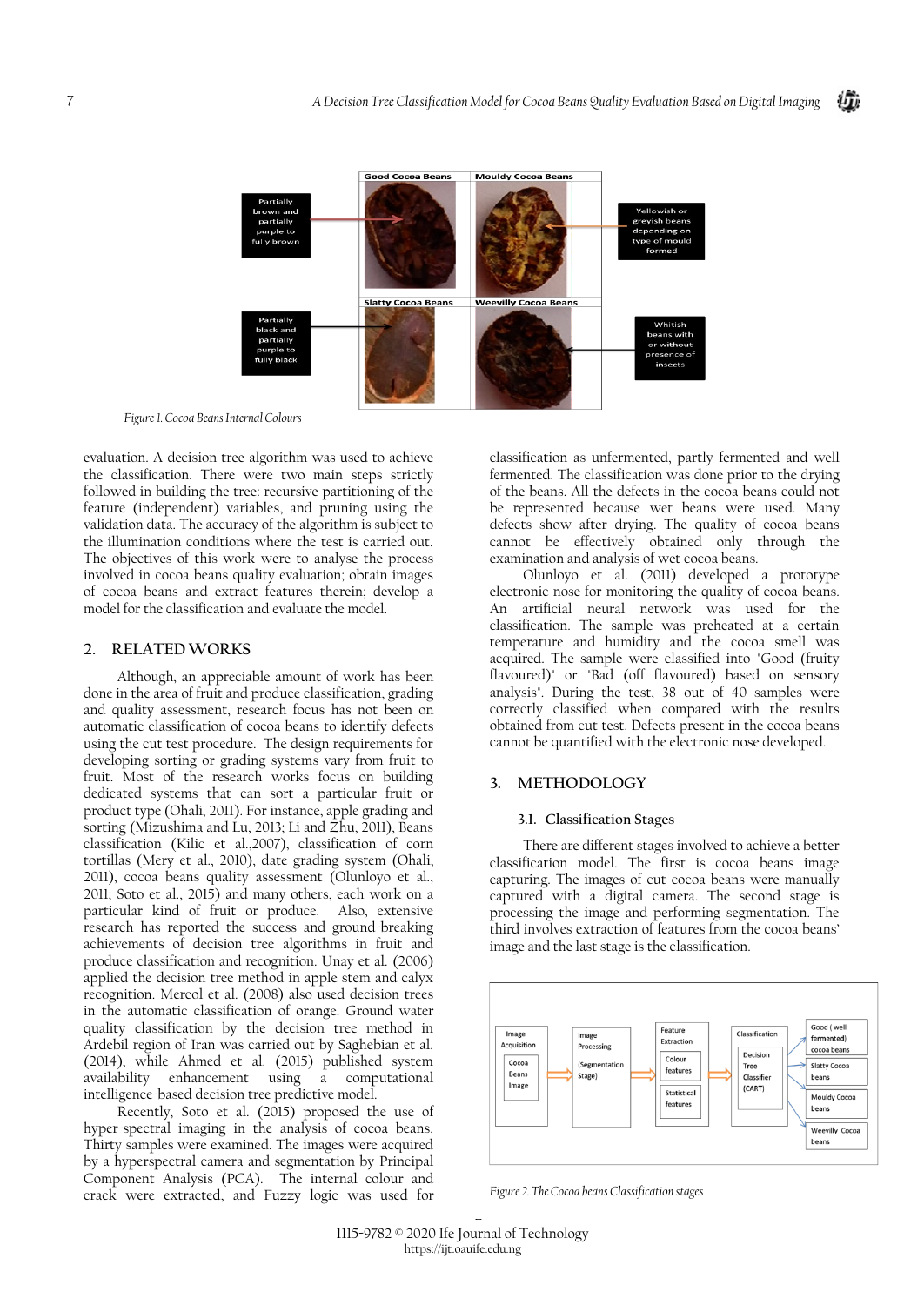## **3.2. Image Acquisition**

Samples of cut cocoa beans were captured with a Nikon Coolpix S9900 colour digital camera (CDC). The camera with 16 megapixels was placed vertically over a group of cocoa beans. The cocoa beans used in this research were obtained from Southwestern Nigeria during the main season of cocoa. Three hundred cocoa beans were analysed and divided into batches randomly for easy capture by the camera. Some batches contained 10 cocoa beans while some contained less. Each batch had 1152 x 864 pixels. The process of acquiring the images was done in a bright environment to prevent shadows around the images and to enhance the internal features of the seeds. These images were in the RGB colour space for easy processing. The shape of this colour space is cube with colours red, green and blue constituting the coordinate axis. Each component's values range from [0,255] though this is sometimes normalized to [0, 1]. The brightness and hue of the images are determined by the intensity of these different components. The images were saved in the .JPG format for further analysis. Samples of cocoa beans used in this work can be seen in Figure 3.

#### **3.3. Image processing / segmentation**

The acquired images were transferred to the MATLAB workspace which were then stored. The goal of the image processing was to improve the accuracy and speed of the feature extraction as well as to remove unwanted information such as background and artifacts. The region of interest (ROI) was the entire surface of the cut cocoa beans. Hence, there was need to separate the foreground (object) from the background. To achieve this, threshold-based segmentation was employed. This segmentation method was easy to implement. It was also fast because it was repeated on similar images. Two procedures were followed after the histogram of the grey scale image had been obtained:

i. A fixed value was estimated to filter the histogram and to the distinguish background from the object. A threshold value of 78 was used as determined

during the preliminary work. This value is the Global threshold for the whole image. Any value above the set threshold was regarded as the background while values from 78 downward were assumed to be the object. In this process, it is admitted that some parts of the object may be eroded creating holes in them. Although the holes are minimal, they still need to be filled so as not to jeopardize the feature extraction process.

ii. A morphological operation was performed on the segmented binary image obtained in order to fill the possible holes in the image. The morphological operators employed for this operation were erosion and dilation. One of the factors that determines whether a background pixel has its values changed and becomes an object is the structuring elements. The element is an entity that determines which neighbourhood pixel around a given background is to be considered in order to change its value. The pixel constituting holes within connected components were identified and a flood-filling operation was performed. Their values were set below the fixed threshold value.

#### **3.4. Feature extraction**

The most common features in food applications include colour, texture, shape, and size. These features reveal the quality and defects of a produce or fruit. In this study, colour, texture, and statistical features were extracted from cocoa beans images in order to have a good description of the image and generate sufficient information to develop the model.

In the colour feature extraction, Mean analysis in the RGB colour space was performed. The mean, minimum and maximum values of each component of RGB were directly extracted from the RGB images. The Red, Green and Blue components were extracted into feature vectors. The Mean, Minimum and Maximum were then computed from the feature vectors for each component. Nine colour features were therefore extracted for each image.

Texture analysis was done using three statistical



*Figure 3. Mouldy cocoa beans samples during cut test*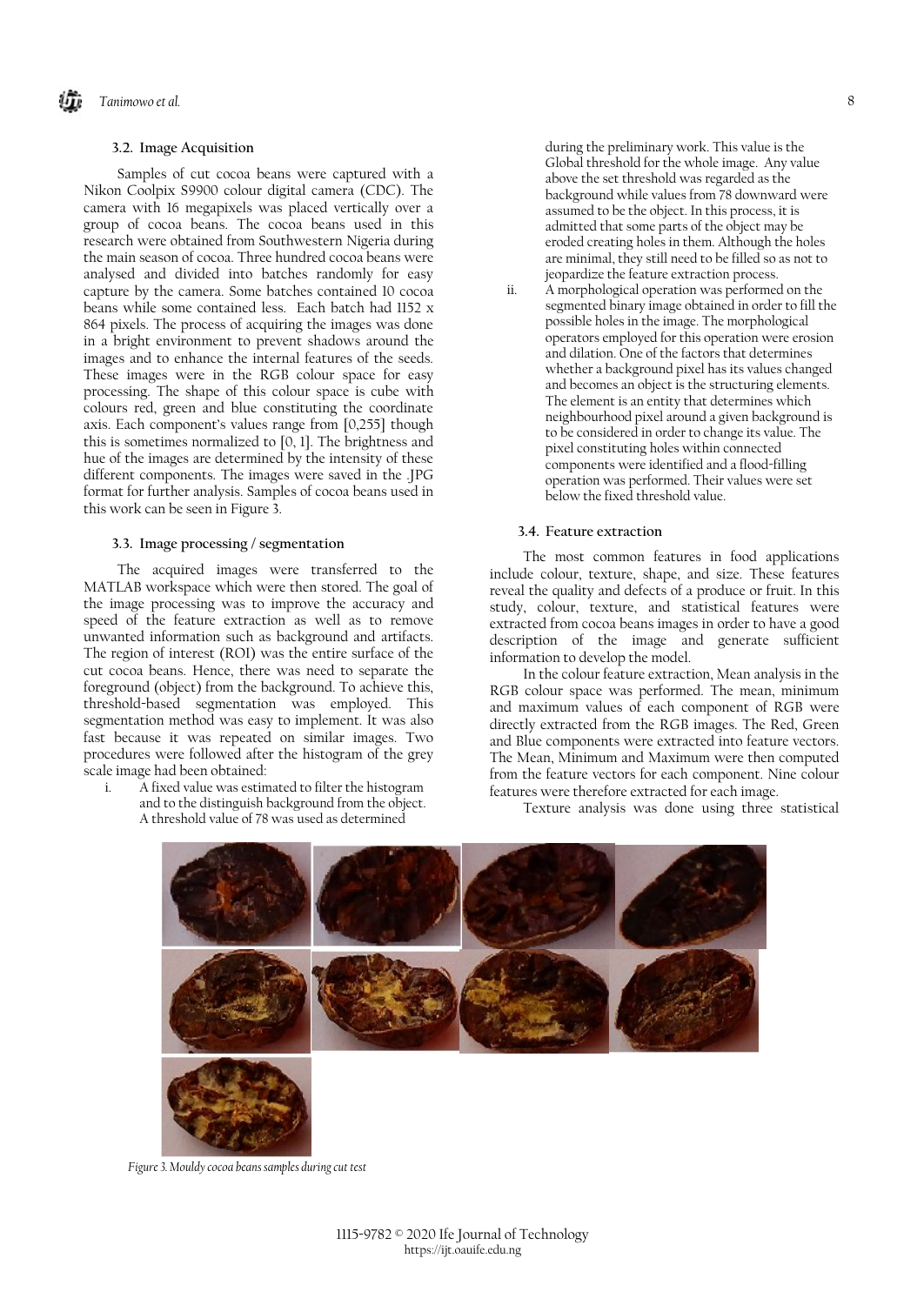descriptors, which use a co-occurrences grey level matrix as used by (Mercol et al., 2008). The three features are skewness, kurtosis, and entropy. In this study, all the descriptors were calculated in MATLAB using the appropriate functions available. Fourteen features were extracted from each image and saved in the database. The algorithm (Classification and Regression Tree) used in this classification automatically detects the most relevant and important features needed to perform the classification through its inbuilt feature selection capability. Table 1 shows part of the data obtained from the feature extraction.

## **3.5. Classification**

A predictive model was formulated by associating the extracted features with the corresponding class, in this case Good, Mouldy, Slatty and Weevilly, as classified by the Federal Produce Inspectors by visual assessment. CART, which builds classification model in a tree structure using a divide-and-conquer strategy, was used in this research. This division is based on splitting criteria. The split is recursively performed until a bigger tree is created and the stopping criteria are satisfied. The Tree employed in this work is a binary tree and a univariate split. Being univariate implies, a node splits based on the value of a single attribute. MeanR was the first independent variable used to split the data into two parts as shown in Figure 5. The first part contained all the beans with MeanR < 91.296 and the other part contained those having MeanR >= 91.296. Each of these parts was divided in a similar way by choosing another variable or possibly the same variable used earlier with a different split value. This process was done recursively until the nodes became as pure or homogenous as possible. Being pure meant that the node contained cocoa beans that belonged to just one class. The next split in our tree was on MinR at value 11.5. Although, there are several splitting criteria available in the CART algorithm, in this research, the gini diversity index (gdi), twoing criterion for the twoing rule and deviance for maximum deviance reduction were tested. CART selects features that split the tree based on the values of their splitting criteria functions.

*Table 1: Part of the data obtained during feature extraction*

#### **3.5.1.** *Gini Diversity Index (gdi):*

The gini index of a node in this study is given by the equation below.

Gini Index = 
$$
1 - \sum_{i=1}^{c} P(i)^2
$$
 (1)

c is the number of classes which is 4 and Pi is the probability of an instance belonging to class i.

Gini index is based on the impurity measure. Hence, a feature which gives the minimum impurity on splitting the node is most considered. Splitting the dataset based on feature MeanR at value 91.296 gives the lowest gini index compared to splitting with other features.

#### *Gini index for the dataset* =  $1 - \left[\left(\frac{83}{300}\right)\right]$ 2  $+\left(\frac{67}{300}\right)$ 2  $+\left(\frac{79}{300}\right)$ 2  $+(\frac{71}{300})^2]1 - 0.251$

#### Gini index  $= 0.749$

Here, 300 is the total number of instances in the sample 83 is the number of instances that belongs to class 1 67 is the number of instances that belongs to class 2 79 is the number of instances that belongs to class 3 71 is the number of instances that belongs to class Splitting a node based on MeanR, we obtain the

number of instances that split to the right and those that split to the left from each class to get the probability of an instance belonging to left or right.

This was repeated for all features and each node was split based on the features with the smallest gini values.

#### *3.5.2.Twoing:*

The twoing splitting function is given by the equation

$$
Twoing = P(l)P(r)[\sum_{i=1}^{c} l(i) - r(i)]^{2}
$$
 (2)

P(l) is the probability of instances that split to the left while P(r) is the probability of instances that split to the right. This function was calculated for all features and the results were compared to select the features that best

| minR | maxR | meanR        | min <sub>G</sub> | maxG | meanG        | minB           | maxB | meanB    | standard dev | entropy   | skewness      | variance  | ku   |
|------|------|--------------|------------------|------|--------------|----------------|------|----------|--------------|-----------|---------------|-----------|------|
| 5.   | 255  | 84.66401     | $\overline{0}$   | 255  | 65.05724     | $\mathbf{0}$   | 255  | 255      | 77.89983596  | 6.5904031 | 0.926568058   | 6068.3844 | 2.6  |
| 4    | 255  | 89.32933     | $\mathbf{0}$     | 255  | 63.82803     | $\Omega$       | 255  | 255      | 69.82509995  | 6.9887954 | 1.032719715   | 4875.5446 | 2.9  |
| 10   |      | 255 81.49455 | $\Omega$         | 255  | 55.2617      | $\Omega$       | 255  | 255      | 74.37707141  | 6.65493   | 1.332363256   | 5531.9488 | 3.6  |
| 68   | 255  | 209.0579     | 28               | 255  | 167.7983     | $\overline{2}$ | 255  | 255      | 61.8877097   | 5.6273446 | $-0.01272898$ | 3830.0886 | 1!   |
| 5    | 255  | 68.40974     | $\mathbf{0}$     | 255  | 43.17528     | $\Omega$       | 255  | 255      | 62.22954157  | 6.5326071 | 1.488281037   | 3872.5158 | 4.6  |
| 5.   | 187  | 66.60118     | $\Omega$         | 158  | 37.27342     | $\Omega$       | 158  | 125.519  | 48.36029706  | 6.7920005 | 1.10995979    | 2338.7183 | 2.9  |
| 5    | 184  | 69.10207     | $\mathbf{0}$     |      | 158 47.38828 | $\Omega$       | 161  | 135.3924 | 57.35123717  | 6.6236078 | 0.847376924   | 3289.1644 | 2.0  |
| 3    | 255  | 83.988       | $\mathbf{0}$     |      | 255 51.79905 | $\Omega$       | 255  | 255      | 60.05160718  | 6.9885021 | 0.920048626   | 3606.1955 | 2.7  |
| 3    | 198  | 67.7792      | $\mathbf{0}$     | 169  | 42.53526     | $\Omega$       | 168  | 135.6329 | 57.3070685   | 6.622282  | 0.988946169   | 3284.1001 | 2.4  |
| 3    | 255  | 64.80402     | $\Omega$         | 255  | 46.32139     | $\Omega$       | 255  | 255      | 61.54003095  | 6.4711574 | 1.010456924   | 3787.1754 | 2.5  |
| 6    |      | 211 88.21266 | $\Omega$         | 176  | 59.64946     | $\Omega$       | 177  | 165.3797 | 62.7122396   | 7.0687115 | 0.544725914   | 3932.825  | 1.6  |
| 8    | 255  | 91.15786     | $\Omega$         | 255  | 59.17714     | $\Omega$       | 255  | 167.0125 | 62.74155084  | 7.1204439 | 1.052218505   | 3936.5022 | -3.2 |
| 5    | 202  | 74.78436     | $\Omega$         | 175  | 49.98725     | $\Omega$       | 179  | 166.5949 | 60.1686664   | 6.8375852 | 0.772670214   | 3620,2684 | 2.0  |
| 5.   |      | 255 79.50188 | $\Omega$         | 255  | 53.62315     | $\Omega$       | 255  | 255      | 65.16184468  | 6.8073993 | 0.89177989    | 4246.066  | 2.6  |
| 10   |      | 255 87.26345 | $\mathbf{0}$     | 255  | 56.2638      | $\Omega$       | 255  | 255      | 66.60922704  | 6.9122046 | 1.063151514   | 4436.7891 | 3.3  |
| 8    | 255  | 75.58371     | $\mathbf{0}$     | 255  | 54.55634     | $\Omega$       | 255  | 255      | 64.24959326  | 6.7480642 | 0.946610888   | 4128.0102 | 2.3  |
| 8    | 255  | 80.77057     | $\Omega$         | 255  | 59.97444     | $\Omega$       | 255  | 255      | 71.28062003  | 6.7277163 | 1.052072024   | 5080.9268 | 2.8  |
| 13   | 255  | 82.92288     | $\mathbf{0}$     | 255  | 58.97145     | $\Omega$       | 255  | 255      | 63.71040257  | 6.988668  | 0.775909991   | 4059.0154 | 2.7  |
| 5    | 255  | 85.47875     | $\Omega$         | 255  | 56.95441     | $\Omega$       | 255  | 255      | 64.23495257  | 7.0476315 | 0.873573003   | 4126.1291 |      |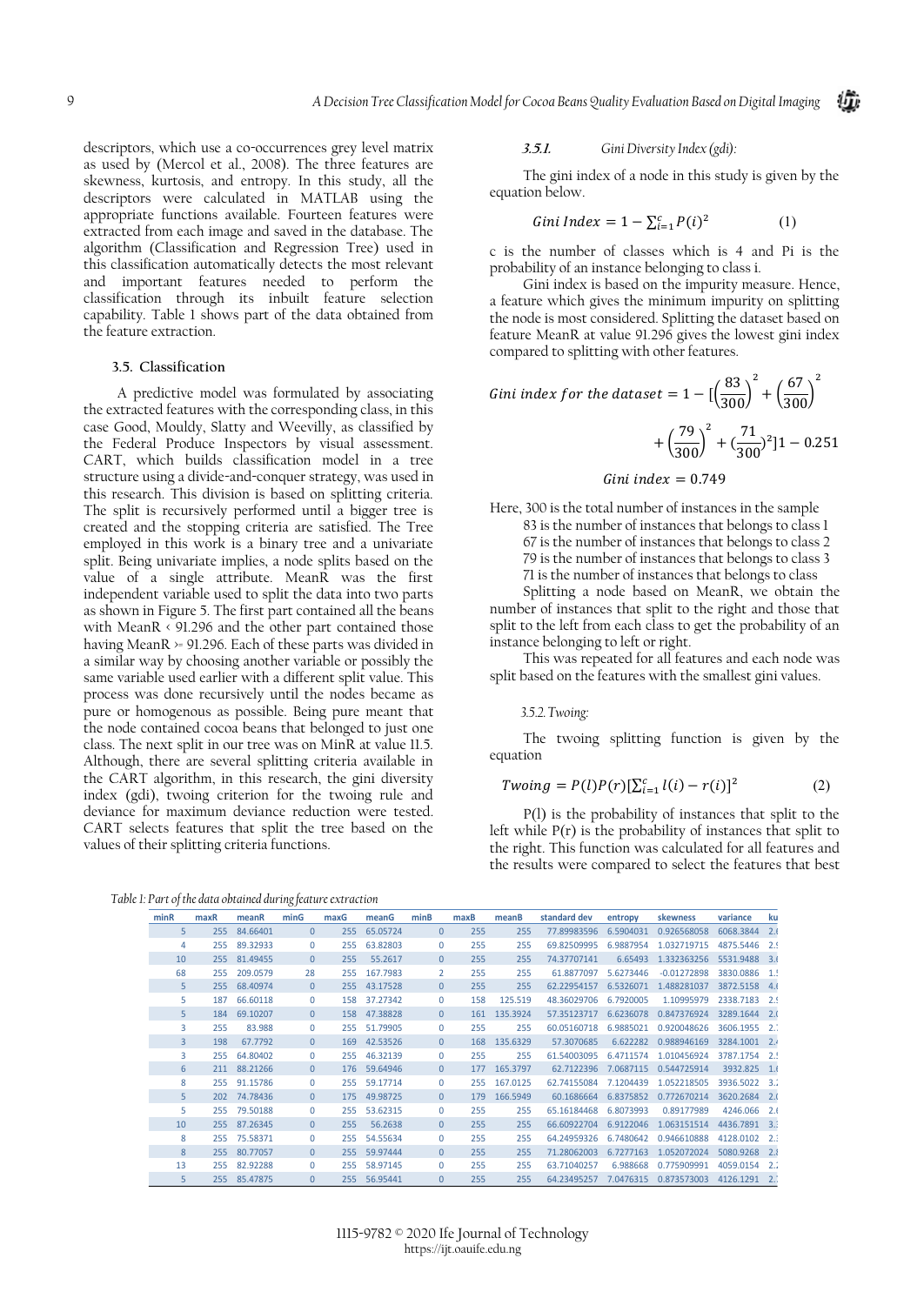split the node.

**3.5.3.** *Deviance:*

Deviance, also called cross entropy, is given by

$$
Deviance = -\sum_{i} P(i)logP(i) \tag{3}
$$

P(i) is the fraction of class i with total instances that reached the node.

If the deviance obtained from the calculation is zero it shows that the node is pure. Otherwise, the calculation will be positive. A pure node does not need to be split any further as it is a leaf of the tree. The values obtained from these functions were used in building our decision tree for the classification. The values from each splitting criterion were ranked for the selection of features to split the decision tree. Since different values were obtained from the three criteria, different tree structures were also generated as depicted in the Figure 5, Figure 6 and Figure 7 below.



*Figure 5. The cocoa beans decision tree using GDI splitting criteria*



*Figure 6. The cocoa beans decision tree using twoing*

The 300 samples of cocoa beans were manually classified served as training and validation datasets. The Table 1 shows the number of cocoa beans for each class that makes up the sample.



*Figure 7. The cocoa beans decision tree using deviance*

*Table 1. Distribution of defects (classes) in the dataset*

| Tuble 1. Distribution of acfects (clusses) in the autusci |                                |                  |  |  |  |
|-----------------------------------------------------------|--------------------------------|------------------|--|--|--|
| Class code                                                | Class name                     | Number in sample |  |  |  |
|                                                           | Good (well fermented)<br>cocoa | 83               |  |  |  |
|                                                           | Slatty cocoa beans             | 67               |  |  |  |
|                                                           | Mouldy cocoa beans             | 79               |  |  |  |
|                                                           | Weevilly cocoa beans           | 71               |  |  |  |

The MATLAB *classregtree* function was used to construct the tree using the three splitting criteria. The samples were randomized and divided into 10 folds each containing 30 samples. Nine folds were used for training and the remaining fold for validation. This process was repeated 10 times such that all folds passed through training and validation.

During training, the classifier was supplied with the feature database, which contain the file names of images to be classified, the features extracted earlier, and the class that each image belongs. The classes were determined by the federal produce inspectors responsible for the quality assessment of cocoa beans. The training of the classifier was based on the judgment of the inspectors.

After training, the model was tested with set of unknown cocoa images (another set of cocoa beans images were obtained for this purpose). Here, the database contained only the images to be classified described by their individual set of features extracted. The model was not supplied with the classes of these images.

### **4. RESULTS AND DISCUSSION**

Different classification results were obtained from the three splitting criteria used. Table 2 shows the results obtained from the three criteria against the actual samples classified by the inspectors. From the evaluation of the three splitting criteria, it was observed that gdi slightly outperformed the other two and therefore were employed in building the proposed system.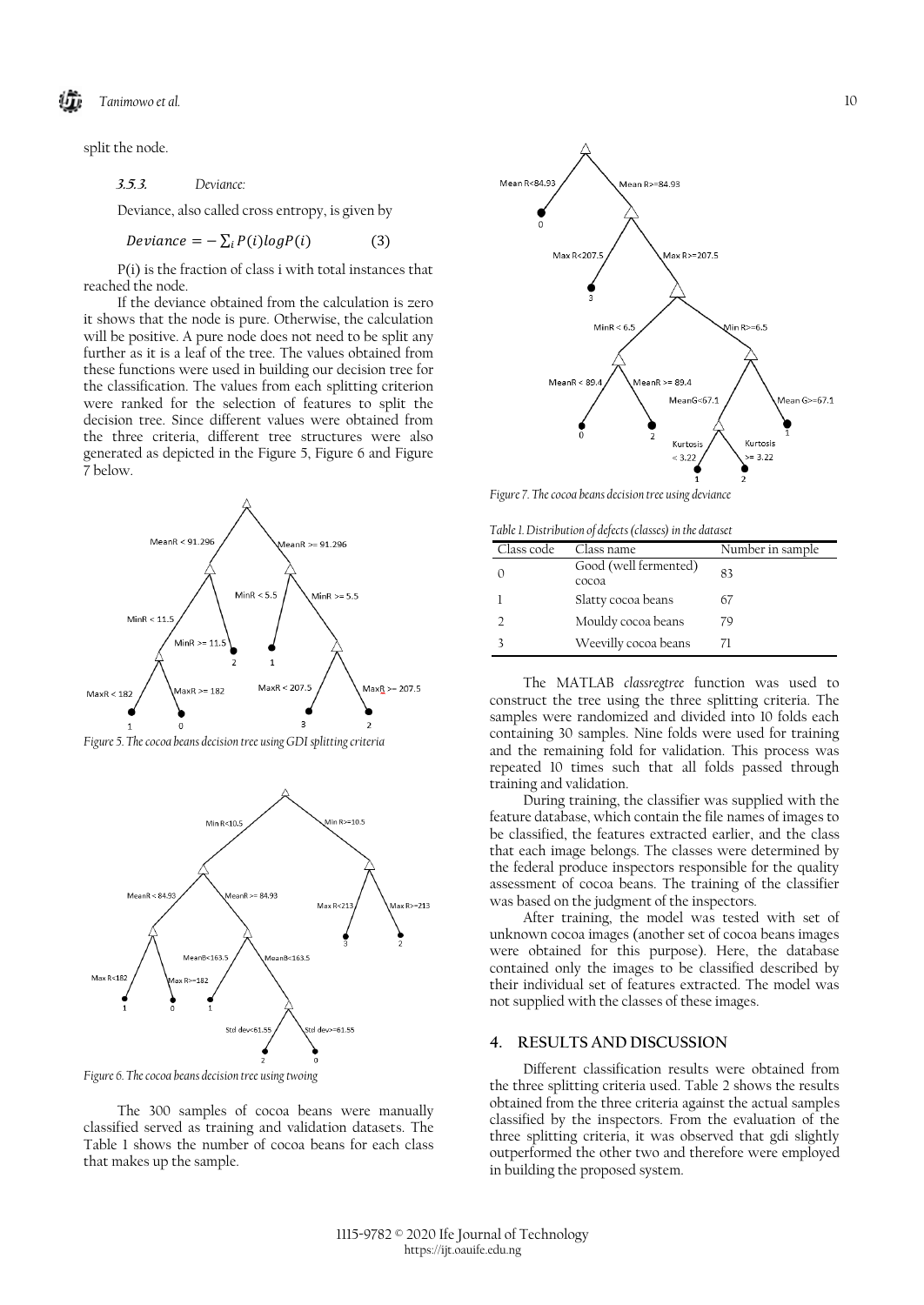*Table 2. Classification Results obtained from the three splitting criteria*

| Class    | GDI  |    |    | Twoing Deviance Actual data Sample |
|----------|------|----|----|------------------------------------|
| Good     | 79   | 72 | 76 | 83                                 |
| Slatty   | - 70 | 75 | 77 | 67                                 |
| Mouldy   | - 75 | 80 | 73 | 79                                 |
| Weevilly | 76   | 73 | 74 |                                    |

It must be reported that five federal produce inspectors were involved in the manual classification and there were times of disagreement on the classes of some cocoa beans. This was as a result of the cocoa beans being in-between the boundary of two different classes. The most common of this instance was deciding whether a particular cocoa bean was slatty or good. The final class of such cocoa beans was determined by a simple voting majority. Hence, there may be some misclassification both from the inspectors and the newly developed system as a result of this especially in the class good and the class slatty.

### **4.1. Model Evaluation**

The results of classification obtained from the three splitting criteria tested in this work were compared with that of the federal produce inspectors and the classification accuracy of each was calculated based on the equation below

$$
Accuracy = \frac{Number\ of\ correctly\ classified\ samples}{Total\ number\ of\ samples\ classified} \times 100\ (4)
$$

Different average accuracies were obtained, as shown in Table 3, both in training and testing after running the code several times. It can be seen from the table that the average classification accuracies of the model using the three splitting criteria were not significantly different from one another but the maximum accuracy of 89.2% was recorded by the gdi which is a default splitting criteria for CART.

*Table 3. Average accuracy of the classifier using different splitting criteria*

| Splitting criteria $\pi$ Training $(\%)$ |      | Testing $(\% )$ |
|------------------------------------------|------|-----------------|
| GDI                                      | 923  | 89.2            |
| Twoing                                   | 93.1 | 86.7            |
| Deviance                                 | 91.7 | 883             |

In order to closely evaluate the model, the ROC of each class was plotted and the area under the ROC curve (AUC) were calculated. The ROC is a graph of sensitivity against False alarm (1-specificity).

Sensitivity or recall is the true positive rate and is given by

$$
Sensitivity = \frac{TP}{TP+FN}
$$
 (5)

where TP = True Positive, and FN = False Negative

Specificity is the true negative rate

$$
Specificity = \frac{TN}{TN + FP}
$$
 (6)

where TN = True Negative, and FP = False Positive

False alarm or False Positive rate (1-specificity) is

False Positive Rate = 
$$
\frac{FP}{Actual Negative}
$$
 (7)

The ROC curves were constructed from the values of sensitivity and false positive rate obtained for each of the group as depicted in the following tables and figures.

| Table 4: Sensitivities and False positive rates for (a) Class Good, (b) Class |  |  |
|-------------------------------------------------------------------------------|--|--|
| Slatty, (c) Class Mouldy, and (d) Class Weevilly                              |  |  |

| (a           |                            |  |  |  |  |
|--------------|----------------------------|--|--|--|--|
| Sensitivity  | False Positive Rate        |  |  |  |  |
|              |                            |  |  |  |  |
| 0            | $\mathcal{O}$              |  |  |  |  |
| 0.0357       | $\overline{O}$             |  |  |  |  |
| 0.8571       | 0.0238                     |  |  |  |  |
| 0.9643       | 0.0952                     |  |  |  |  |
| 1.0000       | 0.1667                     |  |  |  |  |
| 1.0000       | 0.5952                     |  |  |  |  |
| 1.0000       | 0.7143                     |  |  |  |  |
| 1.0000       | 0.7857                     |  |  |  |  |
| 1.0000       | 1.0000                     |  |  |  |  |
|              |                            |  |  |  |  |
|              | (b)                        |  |  |  |  |
| Sensitivity  | False Positive Rate        |  |  |  |  |
| $\Omega$     | 0                          |  |  |  |  |
| 0.7500       | 0                          |  |  |  |  |
| 0.8750       | $\overline{O}$             |  |  |  |  |
| 1.0000       | 0.0217                     |  |  |  |  |
| 1.0000       | 0.5435                     |  |  |  |  |
| 1.0000       | 0.6522                     |  |  |  |  |
| 1.0000       | 0.7826                     |  |  |  |  |
| 1.0000       | 0.8043                     |  |  |  |  |
|              |                            |  |  |  |  |
| 1.0000       | 1.0000                     |  |  |  |  |
|              |                            |  |  |  |  |
|              | (C)                        |  |  |  |  |
| Sensitivity  | False Positive Rate        |  |  |  |  |
| 0            | $\mathcal{O}$              |  |  |  |  |
| 0.7500       | $\overline{O}$             |  |  |  |  |
| 1.0000       | 0.0517                     |  |  |  |  |
|              |                            |  |  |  |  |
| 1.0000       | 0.4655                     |  |  |  |  |
| 1.0000       | 0.7759                     |  |  |  |  |
| 1.0000       | 0.8621                     |  |  |  |  |
| 1.0000       | 0.9138                     |  |  |  |  |
| 1.0000       | 0.9828                     |  |  |  |  |
| 1.0000       | 1.0000                     |  |  |  |  |
|              |                            |  |  |  |  |
|              | (d)<br>False Positive Rate |  |  |  |  |
| Sensitivity  |                            |  |  |  |  |
|              |                            |  |  |  |  |
| $\mathbf{0}$ | $\mathcal{O}$              |  |  |  |  |
| 0.8333       | $\overline{O}$             |  |  |  |  |
| 1.0000       | 0.3594                     |  |  |  |  |
| 1.0000       | 0.6406                     |  |  |  |  |
| 1.0000       | 0.6875                     |  |  |  |  |
| 1.0000       | 0.7813                     |  |  |  |  |
| 1.0000       | 0.8438                     |  |  |  |  |
| 1.0000       | 0.8594                     |  |  |  |  |
| 1.0000       | 1.0000                     |  |  |  |  |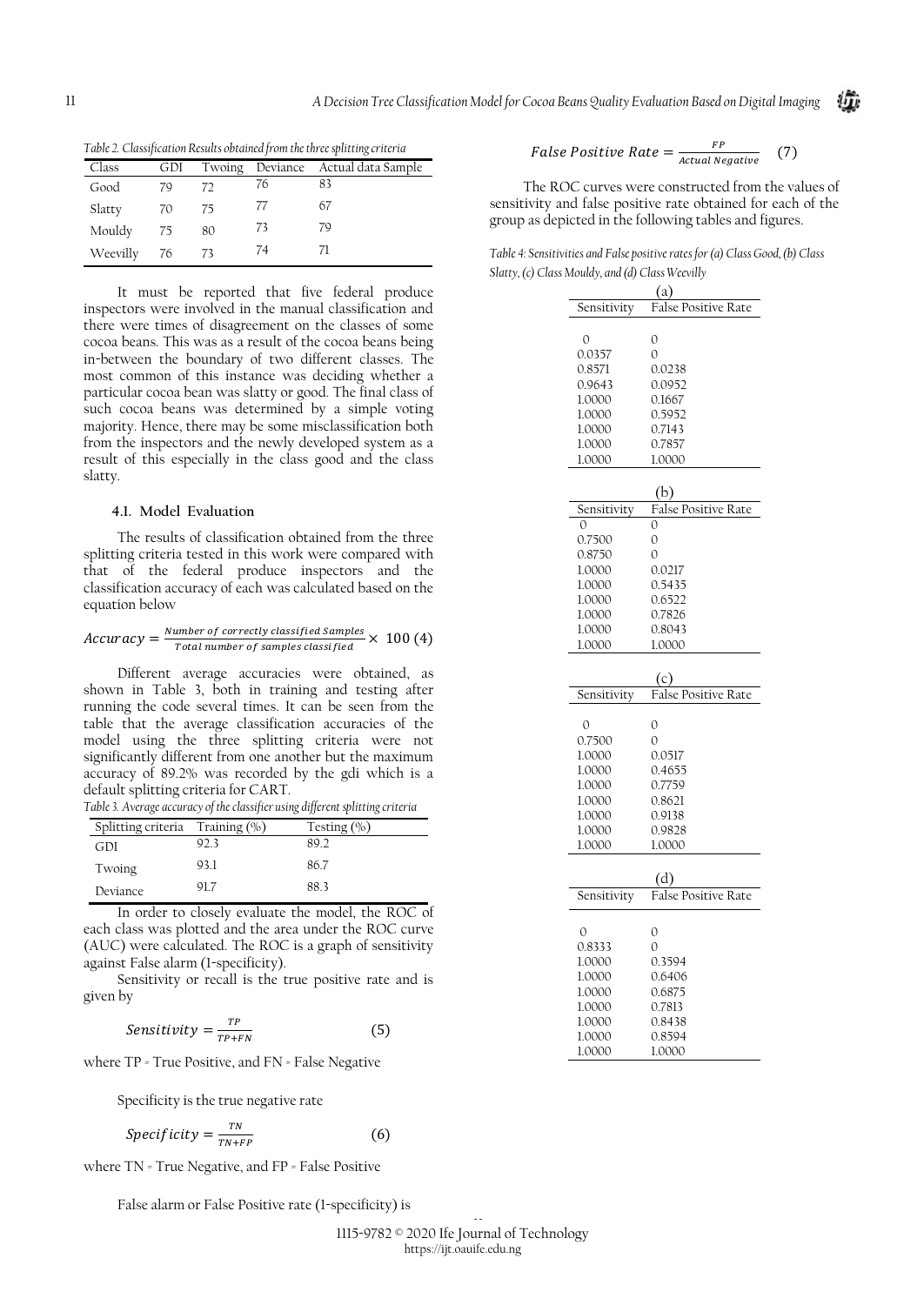



The AUC measures the accuracy of the prediction for each class and was calculated by constructing trapezoids under the curve as an approximation of the area covered by the curve. The AUC values obtained for each class were not significantly different except for class weevilly with a little lower AUC. AUC values range from 0 to 1 with maximum classification accuracy being 1.0. A random guess for any model prediction is 0.5 AUC. The closer the curve is to the left-hand border and then the top border of the ROC space, the more accurate the prediction for that class is. The closer the curve comes to the 45-degree diagonal of the ROC space, the less accurate the prediction is.

## **5. CONCLUSION**

In this work, a sample of dried cocoa beans was collected during the peak season from local buying agents. The beans were cut and pictures were taken for analysis. A decision tree algorithm was used to formulate a model that classified cocoa beans into good, slatty, mouldy, and weevilly beans, and reveal the percentage of defects present in a sample. Gini's diversity index (gdi), twoing and deviance were the three splitting criteria tested in this research and the following accuracies were recorded respectively 89.2%; 86.7%; 88.3%. The model was developed in MATLAB for the classification and feature extraction. The results of this research can be utilized by cocoa exporters and the local buying agents to check for the percentage of defects present in the cocoa. This work can be improved upon by automating the process of cocoa image acquisition.

### **ACKNOWLEDGEMENT**

We appreciate the effort of Federal Produce Inspectors, Osun State in the classification of the cocoa beans. The cocoa beans were supplied by the local buying agents.

#### **REFERENCES**

- Ahmed, Q., Anifowose, F. A., and Khan, F. (2015). System availability enhancement using computational intelligencebased decision tree predictive model. Proceedings of the Institution of Mechanical Engineers, Part O: Journal of Risk and Reliability, 229(6):612-626.
- CAOBISCO, ECA, and FCC (2015). Cocoa Beans: Chocolate and Cocoa Industry Quality Requirements. ECA-Caobisco-FCC Cocoa Research Fund www.cocoaquality.eu ISBN: 978-2-9601817-0-8.
- Fadipe A. E., Adenuga A. H. and Ilori, T. E. (2012) Economic Analysis of Cocoa Production In Oyo State, Nigeria. Nigerian Journal of Agriculture, Food and Environment. 8(4):58-63.
- Folayan, J. (2010). Nigerian cocoa and cocoa by-products: quality parameters, specification and the roles of stakeholders in quality maintenance. Pakistan Journal of Nutrition, 9(9):915-919.
- Kilic, K., Boyaci, I. H., Koksel, H., and Kusmenoglu, I. (2007). A classification system for beans using computer vision system and artificial neural networks. Journal of Food Engineering, 78:897-904.
- Li, X. and Zhu, W. (2011). Apple grading method based on features fusion of size, shape and color. Procedia Engineering, 15:2885-2891.